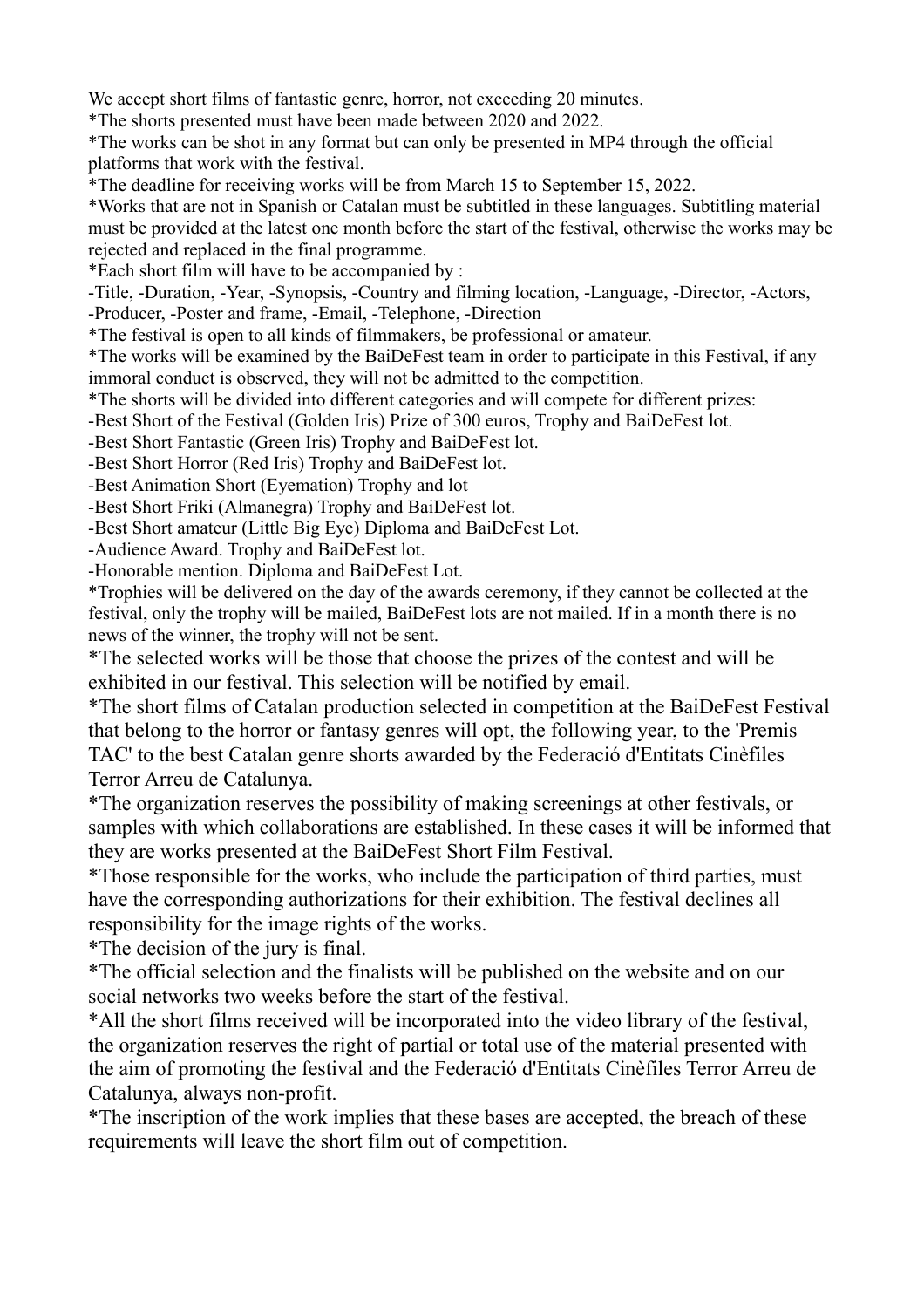DATES:

-March 15 open call

-September 15 closed call.

-10 October will be said those selected to participate in the V edition.

-11 November start of the Festival.

-13 November end of the Festival and awards ceremony.

## PRICES:

-From 15 March to 31 April-------------------- free participation

-From 01 May to 30 June----------------------- 0'50 €

-From 01 July to 01 August--------------------------  $1 \in$ 

-From 02 August to 01 September-------------- 1'5  $\epsilon$ 

-From 02 September to 15 September----------  $2 \in$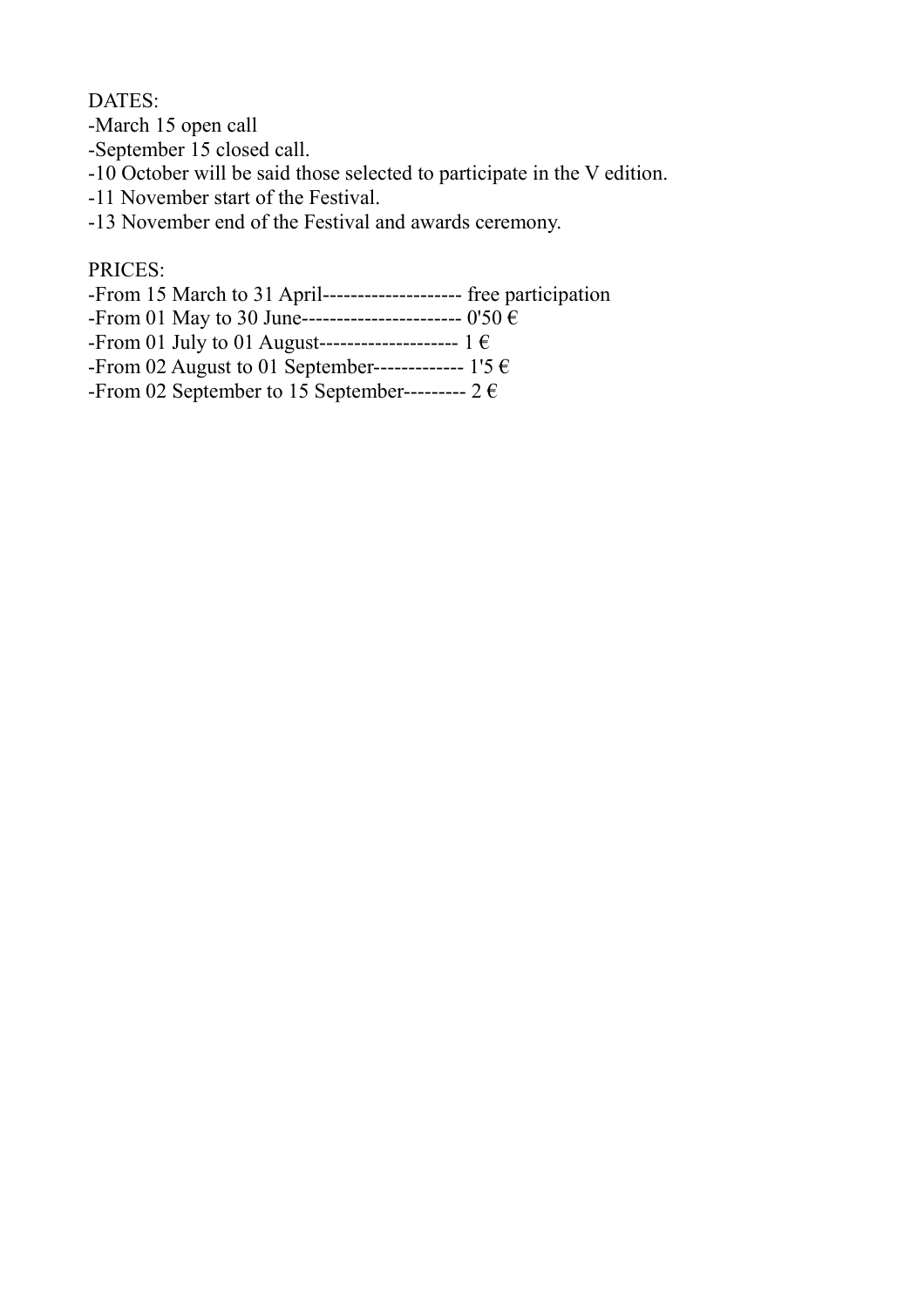Aceptamos cortometrajes de género fantástico, terror, no superior a 20 minutos. \*Los cortos presentados tendrán que haber sido realizados entre el 2020 y 2022.

\*Las obras pueden ser rodadas en cualquier formato pero solo podrán presentarse en MP4 a través de las plataformas oficiales que trabajan con el festival.

\*La apertura del plazo de recepción de las obras será del 15 de Marzo al 15 de Septiembre del 2022.

\*Las obras que no sean en español o catalán, habrán de ser subtituladas en dichos idiomas. El material de subtitulado se deberá facilitar como máximo un mes antes del inicio del festival, en caso contrario, las obras podrán ser rechazadas y substituidas en el programa final.

\*Cada cortometraje tendrá que ir acompañado de :

-Título, -Duración, -Año, -Sinopsis, -País y lugar de rodaje, -Idioma, -Director, -Actores, -Productora, -Cartel y fotograma, -Email, -Teléfono, -Dirección

\*El festival está abierto a todo tipo de realizadores, sean profesionales o aficionados.

\*Las obras serán examinadas por el equipo de BaiDeFest para poder participar en dicho Festival, si se observara alguna conducta inmoral, no serán admitidas a concurso.

\*Los cortos se dividirán en diferentes categorías y optaran a diferentes premios:

-Mejor Corto del Festival (Iris de Oro) Premio de 200 euros, Trofeo y lote BaiDeFest.

-Mejor Corto Fantástico (Iris Verde) Trofeo y lote BaiDeFest.

-Mejor Corto de Terror (Iris Rojo) Trofeo y lote BaiDeFest.

-Mejor Corto de Animación (Eyemation) Trofeo y lote BaiDeFest.

-Mejor Corto Friki (Almanegra) Trofeo y lote BaiDeFest.

-Mejor Corto amateur (Little Big Eye) Diploma y Lote BaiDeFest.

-Premio del Público. Trofeo y lote BaiDeFest.

-Mención honorífica. Diploma y Lote BaiDeFest.

\*Los Trofeos se entregarán el día de la ceremonia de premios, si no pudieran ser recogidos ese mismo en el festival, se enviará por correo solo el trofeo, los lotes BaiDeFest no se envían por correo. Si en un mes no se tiene noticias del ganador, el trofeo no será enviado.

\*Las obras seleccionadas serán las que opten a los premios del concurso y serán exhibidas en nuestro festival. Esta selección se notificará por email.

\*Los cortometrajes de producción catalana seleccionados a concurso en el Festival BaiDeFest que pertenezcan a los géneros de terror o fantástico optarán, al año siguiente, a los 'Premis TAC' a los mejores cortometrajes catalanes de género que otorga la Federació d'Entitats Cinèfiles Terror Arreu de Catalunya.

\*La organización se reserva la posibilidad de hacer proyecciones en otros festivales, o muestras con las que se establezcan colaboraciones. En estos casos se informará que son obras presentadas en el Festival de Cortometrajes BaiDeFest.

\*Los responsables de las obras, que incluyan participación de terceros deberán disponer de las autorizaciones correspondientes para su exhibición. El festival declina toda responsabilidad respeto a los derechos de imagen de las obras.

\*La decisión del jurado tiene carácter inapelable.

\*La selección oficial y los finalistas serán publicados en la web y en nuestras redes sociales dos semanas antes del inicio del festival.

\*Todos los cortometrajes recibidos se incorporarán a la videoteca del festival, la organización se reserva el derecho de la utilización parcial o total del material